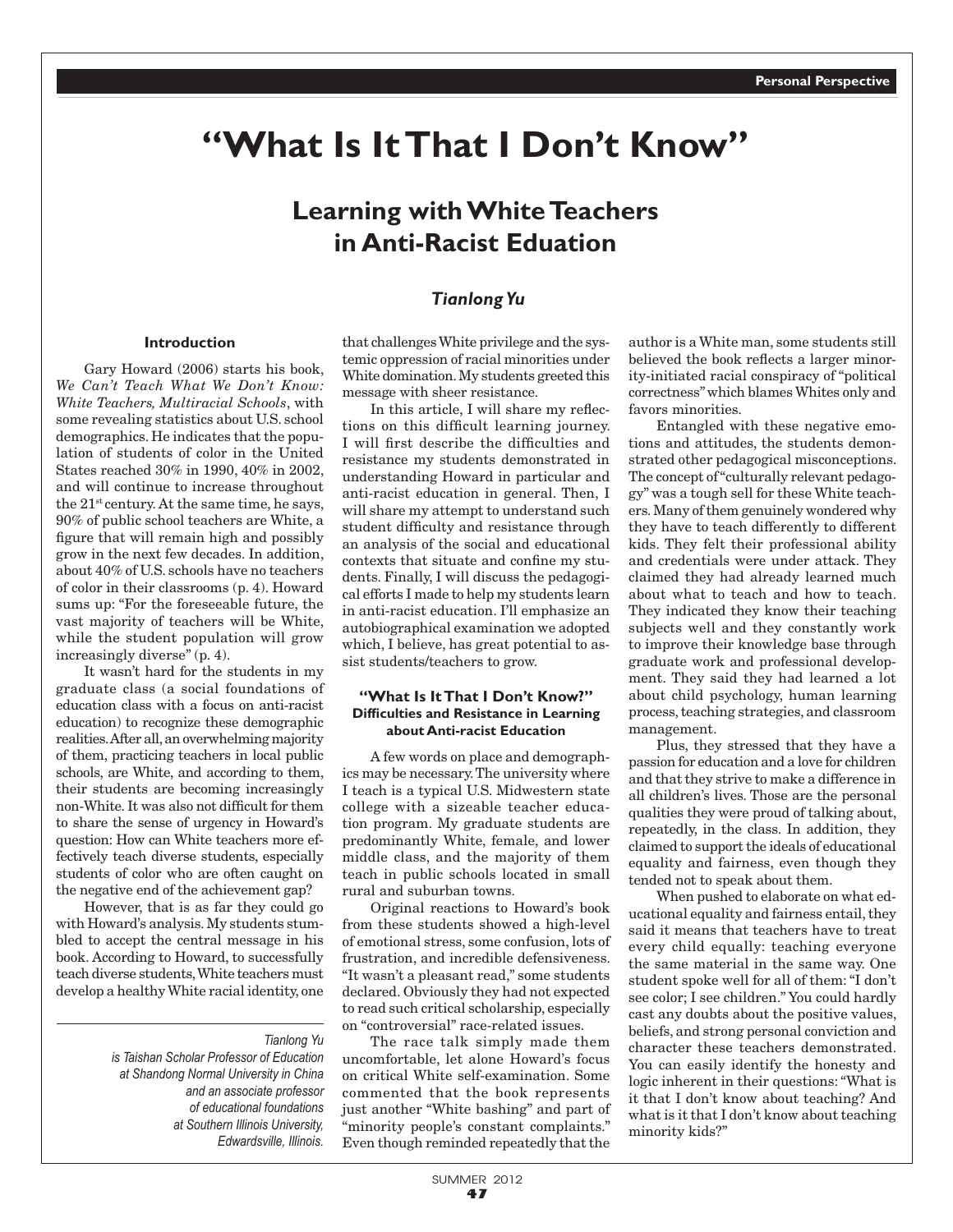#### **Personal Perspective**

A positivistic notion of education was salient in my students' thinking as there was little to no contextualized understanding of teaching. A socio-cultural analysis of education was particularly missing. Differences in human learning and education based on race, ethnicity, gender, socioeconomic status, etc. were not emphasized in their preparation to become better teachers. This positivistic understanding of teaching and learning was further entwined with deeply-entrenched beliefs of meritocracy and color-blindness.

Together this powerful combination made Howard's central argument extremely foreign and hostile for these students. According to Howard, for Whites to become effective multicultural teachers, culturally relevant and socially competent, they must become racially educated; they must understand the larger racial histories, struggles, injustices, and the role Whites play in them; and they must further understand issues such as White dominance, White privilege, and White racism and how these realities have underlined the entrenched value systems and conceptual framework which directly or indirectly influence their philosophy and practice as teachers.

# **Understanding Student Difficulty and Resistance A Contextual Analysis**

A starting point for us to help students learn on the difficult journey of anti-racist education is to understand the causes of their difficulties and resistance. Multiple factors make student learning difficult and contribute to their psychological resistance to anti-racism. It must be recognized that many of these factors exist and function outside of students' personal lives and thus students have little control over them. A critical contextual analysis of these factors is therefore needed.

#### *The Social Context: Racism and White Denial in the Age of Obama*

My class coincided with the historic presidential campaign and election in 2008. These extraordinary events provided us with a unique social background against which we launched our learning. One issue that emerged prominently from this background was race. The election of Barack Obama as the nation's first racial-minority president signaled, for many people, the end of an era. Charges of racism suddenly reached a new level of unpopularity.

In fact, many White folks were ready to declare the struggle against racism over. On election eve, former New York City mayor Rudy Giuliani noted: "We've achieved history tonight and we've moved beyond . . . the whole idea of race and racial separation and unfairness." The day after Obama's 2008 victory, a *Wall Street Journal* editorial commented: "One promise of his victory is that perhaps we put to rest the myth of racism as a barrier to achievement in this splendid country." In another *Washington Post* article, columnist Richard Cohen said: "It is not just that he [Obama] is post-racial; so is the nation he is generationally primed to lead. . . .We have overcome."

Anti-racist educator Tim Wise (2009) would equate the above conclusion that the victory of one person of color signifies a victory over racism aimed at nearly 90 million as lunacy. As he pointed out, what White America has apparently missed, despite all the Black History Month celebrations, is that there have always been individually successful persons of color and that the triumph of individuals of color cannot, in itself, serve as proof of widespread systemic change (p. 29).

The outrageous claim of the death of racism reflects the historically entrenched White denial of racism and institutionalized racial inequalities. The *Wall Street Journal's* charge of racism as myth certainly reflects public opinion. A 2008 Gallup poll indicates: (a) more than three in four Whites say that Blacks have just as good a chance as Whites to get any job for which they are qualified; (b) 80% of Whites say Blacks have just as good a chance as Whites to get a good education; and (c) 85% of Whites claim Blacks have just as good a chance to get any housing they can afford. In addition, according to a survey conducted by CNN, only one in nine Whites believe racial discrimination against Blacks is still a very serious problem at all.

This present-day White denial is just a continuation of a historical pattern. According to Wise (2009), in 1963 roughly two-thirds of Whites told Gallup pollsters that Blacks were treated equally in White communities. In 1962, nearly 90% of Whites said Black children were treated equally in terms of educational opportunity. Going back in history even further, in the 1930s, few Whites saw racism and the oppression of Black people as a major concern. Even at the height of overt White supremacist rule, during the 1890s, when massive White violence against post-emancipation Blacks reached its zenith, White newspapers all around the South still proclaimed how well Whites and Blacks got along.

It is pretty clear that "at no point in

American history have Whites, by and large, believed that folks of color were getting a raw deal" (Wise, 2009, p. 34). Then it is not surprising that we continue to experience White rejection of racism as whining, as "playing the race card." Such rejection was well demonstrated in my class, indicated by the comments my White students made, such as: "Haven't we heard enough [about racism and minority struggles]?"; "We will never move forward unless we stop these race talks"; and "We already have a Black president. If he could make it, everyone can!"

On the other hand, unfortunately, Obama's own tendency to de-emphasize racism and on-going social injustices feeds the mainstream White denial. During his campaigns, he consciously and carefully catered to the White public's desire not to talk about race. When he had to talk about it, he chose to gloss over the ongoing present-day racial inequities and promote a narrative of meritocracy and colorblindness, a narrative he knew was much preferred by White folks.

For example, when forced to address race in the wake of White America's collective denouncement over remarks of his former pastor, Jeremiah Wright, Obama talked about how the historic legacy of racism had shaped the contours of racial inequity and had fed the Black anger expressed by Wright.

By speaking in terms of past injuries and the lingering grievances generated by the same, Obama deftly managed to speak about racism without forcing white folks to confront just how real and how presentday the problem is. (Wise, 2009, p. 36)

Consider another example. On Father's Day, 2008, in a Black church in Chicago, Obama delivered some harsh criticism to Black families and Black fathers especially. Embracing a long-established tradition of social thought that says Black families are largely responsible for their own troubles, Obama urged his own people to get self-salvation through strong values and hard work. Of course, he was adding to the stereotypes about negligent Black fathers, stereotypes that have little basis in reality.

Research by Boston College scholar Rebekah Levine Coley has revealed a complex view of the causes of absenteeism among Black fathers: far from being irresponsible, it is the failure to live up to expectations to provide for their families due to the severe lack of economic and educational opportunities that drives poor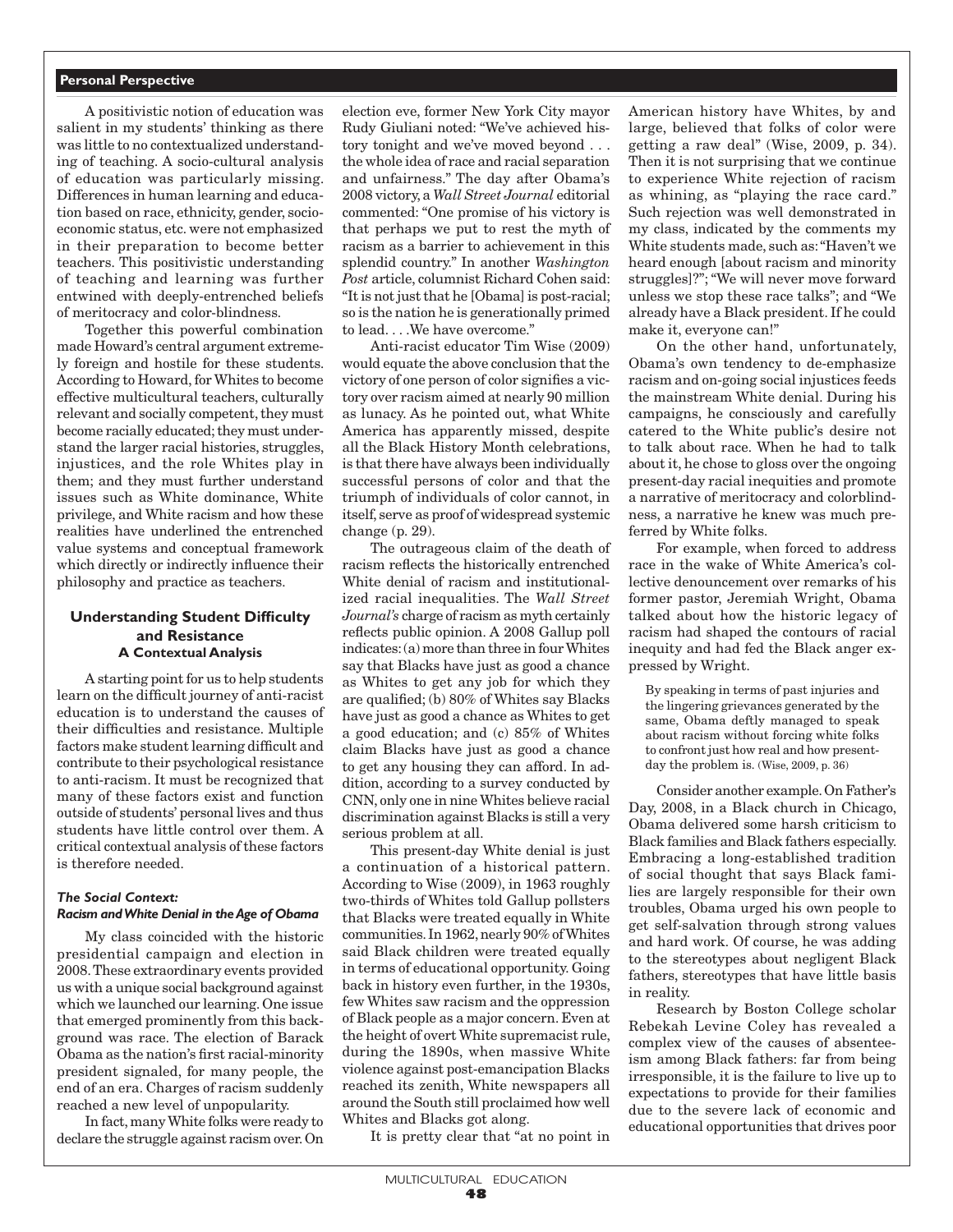Black men into despair and away from their families. In addition, as shocking as it is, Coley found that Black fathers not living at home are actually more likely to keep in contact with their children than fathers of any other ethnic or racial group (cited in Dyson, 2008, p. 38).

Obama's rebuff of Black fathers and his firm insistence on personal responsibility might have been calculated to win over socially conservative Whites who were turned off by criticisms of persistent White racism, such as those voiced by the Rev. Wright. His rebuke may have scored politically for him, but it certainly didn't and won't help solve the real problems plaguing the Black community, such as huge unemployment, racist mortgage practices, weakened childcare support, and lack of training programs for blue-collar workers (Dyson, 2008, p. 38).

Obama's political ascent may represent the rising power of minorities; however, it reflects much more the power of Whiteness. Given the fact that systemic racial discrimination and profound inequity of opportunity continue to mark the lives of persons of color (Tatum, 2003; Wise, 2009), Obama's success certainly does not signify the death of White racism as a personal or institutional phenomenon.

Rather, it may well signal the intensifying of a more subtle form of racism, "racism 2.0," as Tim Wise (2009) terms it, which "allows for and even celebrates the achievements of individual persons of color, but only because those individuals generally are seen as different from a less appealing, even pathological Black or Brown rule" (p. 9).

From this perspective we may conclude that 43 percent of Whites voted for Obama in 2008 not because they genuinely accepted his Blackness or looked beyond race altogether, but because he successfully eased White fears and transcended his still-problematic Blackness. Remember how regularly "transcending race" and "moving beyond race" was used to describe Obama during the 2008 campaign? These expressions are basically saying he is different from most Black folks.

He certainly looks not as Black as most blacks. He speaks standard English with even more eloquence than many Whites. He holds degrees from the finest and also most White institutions. Most importantly, he avoids discussing race and racism as Whites often do and when he has to discuss them he takes a typical White view—seeing racism in historical terms and calling for personal responsibility to address the

ongoing institutionalized racial problems. His presence and his ideas don't represent a threat to White America's way of life. He makes White America quite comfortable. Therefore White America has accepted him, on its own established terms.

Of course, White America's acceptance of Obama is still very vulnerable. Take notice of the general unease and anxiety White America shows towards Obama as President! Since day one into his presidency, he has had to deal with unprecedented, and unfair, pressure to deliver on his promises. The fact that he was forced by White America to declare, repeatedly, that he is a Christian, not a Muslim, speaks to the deeply-embedded White distrust of Black people and White racism in general. Then, there were the ugly Tea Party protests and the "birther" nonsense manufactured by Donald Trump. Let's be honest: many of these oppositions to Obama's presidency are racially charged. Racism is well and alive; the very racism his election and reelection helped little to end.

Race talk in the age of Obama is certainly more unpopular than ever before. The norm of Whiteness his campaigns and elections helped to uphold gains strength every day and the efforts of minorities and their White allies to challenge White privilege are increasingly difficult. My classes showed the high-level nervousness, frustration, and defensiveness of the racial majority about breaking normality and entering into an unknown terrain. Like much of the majority public, these White teachers were even squeamish about describing themselves in racial or ethnic terms.

Early in the semester, I used a simple exercise Beverly Tatum (2003) introduced. I asked my students to complete the sentence "I am----------" with as many adjective descriptors as possible. Not surprisingly, my White students overwhelmingly chose not to use "White" or "Caucasian" in their own description of themselves, while the few minorities in the class all began their sentences with "I am Black" or "I am Asian." Minorities, who appear phenotypically "Black" or "Yellow" or "Brown," enjoy neither the privilege nor the inclination to play around such race issues. In contrast to their White counterparts, minorities experience race and racism every day.

You are fingered, inescapably tagged boxed in not by the form [such as a Census form or a class survey], but by collective presumptions and cultural prejudgments—about beauty, criminality, intelligence, manners, articulateness, merit, health, and contagion. That is

larger meaning of a social construction, after all: it has walls. (Williams, 2010, p. 9)

Race and racism are increasingly denigrated, and a new "innocence" of selfidentification seems to push us toward an official narrative that glosses over and downplays the significance of racial differences. A discourse of equality-sounding "we are all alike" takes charge. But such a "we are all alike" message is essentially transferrable to "we are all alike, like me." It conveys an entrenched desire not to change the firmly established racial hierarchy with Whiteness as its standard and framework. This is the larger social context in which we attempt to learn about critical concepts in anti-racist education.

## **The Educational Context NCLB and the Denigration of Critical Education**

What about the educational world these teachers are most intimately connected to? It is equally antithetical to anti-racist education. A revealing example about this counterproductive culture in current schools is manifested in how "multicultural education" is conceptualized and practiced by teachers.

In our early class meetings students were asked to talk about their understanding of multicultural education. In response, they described multicultural education as teaching "multiple cultures or ethnic differences." Some of them were genuinely puzzled why we wanted to discuss gender, class, and sexual orientation; most were certainly unprepared for the study of historical dominance of Whites and their systematic subjugation of minorities.

When asked to give examples of their specific teachings in multicultural education, they all came up with things such as celebrating ethnic holidays, showcasing famous people from a minority racial group, or exhibiting unique cultural forms or life styles involving food and arts.

James Banks (1999) would categorize this dominant approach to multicultural education in American schools as a "contributions approach" or "heroes and holidays approach." It is not an empty approach, of course. It does emphasize teaching ethnic differences and cultural tolerance which are indeed important lessons for every American child.

However, this is a fundamentally inadequate approach. While celebrating inclusion and stressing sensitivity training, it fails to adequately analyze unequal power relationships in society and leaves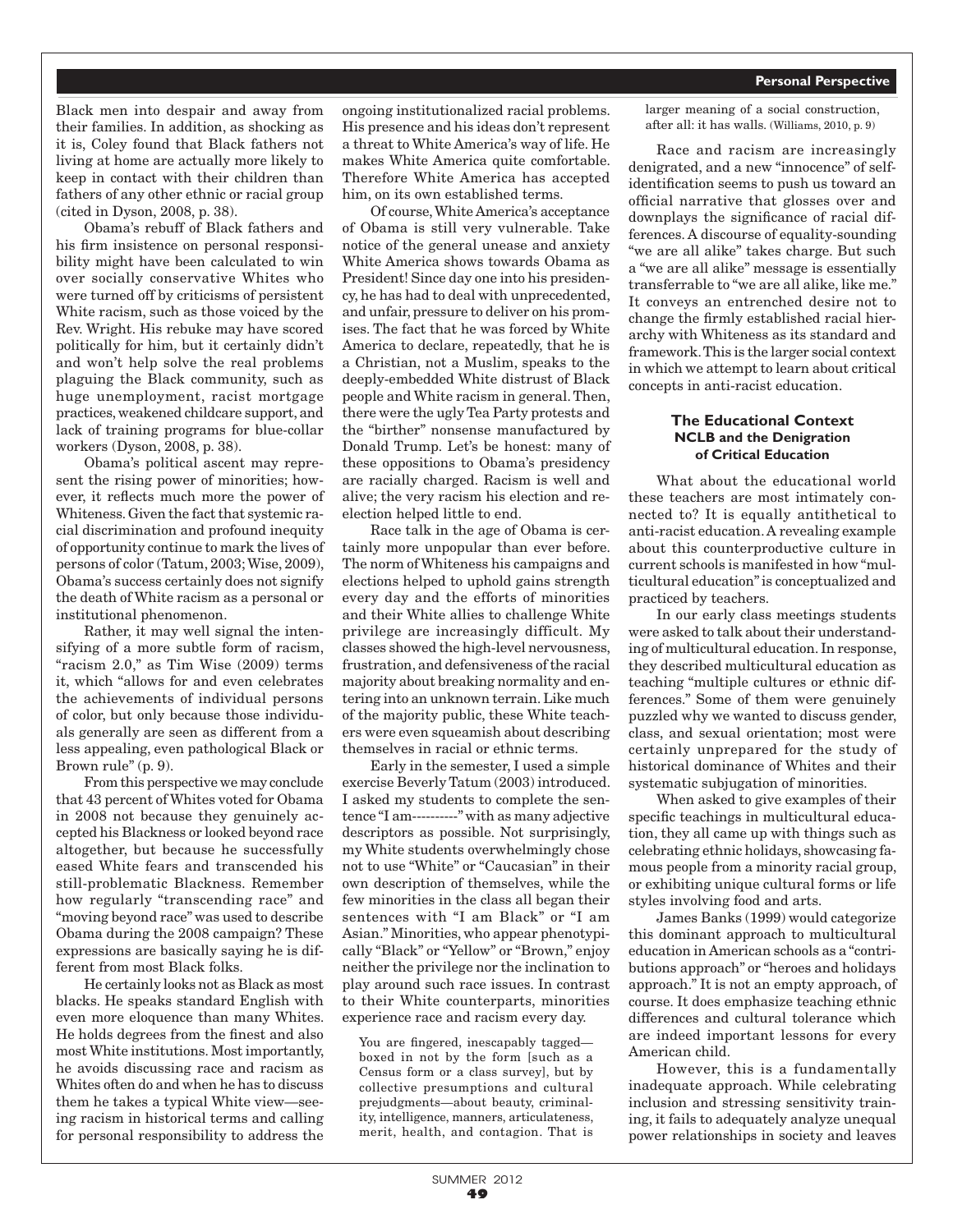#### **Personal Perspective**

structural injustices unchallenged. In addition, it is an essentialist model which defines cultural identities in static and fixed terms, failing to grasp the dynamic, complex, and changing nature of ethnic/racial/cultural identity.

Moreover, it tends to focus only on making students aware of the racial or cultural others, not touching upon who they are as gendered, classed, and raced persons. This directly speaks to the need for White self-examination that Howard highlights in his book as so necessary for meaningful anti-racist education, yet it is something so resented and so resisted by my students.

The simplistic, inadequate, and potentially misleading multicultural education practices readily found in American schools are perhaps a by-product of a highspeed accountability race, marked by tough academic standards, high-stakes testing, and punitive school choice mechanisms aimed towards the privatization of public education. This accountability movement owes its rising to the landmark Bush legislation, *No Child Left Behind* (NCLB), a bill the Obama administration has moved very slowly to reform.

Under the auspices of NCLB, education is increasingly defined in economic terms. Schooling is viewed as a business and students as consumers. Business principles reign supreme: efficiency and cost-benefit analysis becomes the rule; consumer choice and free competition are the norms. While radical voucher plans are promoted by right-wing Republicans, charter schools are hailed by Democrats.

Obama has repeatedly asked states to remove caps on charter schools, pushing charters as the solution to help impoverished children and make declining schools work. The judging of school success, of course, relies on standardized tests based on uniform academic standards. To pass the tests and meet the standards, schools fall prey to a teaching-to-the-test mania. In addition to the competition-driven choice programs, virtue-centered character education is pushed to restore traditional morality in schools, imposing discipline, order, and a religiously-inspired work ethic on students.

This school reform agenda has been under serious challenge by thoughtful critics since its origin (see Apple, 2001; Nichols & Berliner, 2007; Noddings, 2007 for example). One of the major problems of the reform movement is its individualist orientation. Freeman (2005) points out that NCLB keeps school reform a largely

idiosyncratic process separated from wider social and environmental contexts. While suggesting that educational improvement can be effectively pursued independent of external material realities and emphasizing academic competition among schools and individual students, policymakers seriously ignore the social conditions of schooling and disregard the close correlation between school outcomes and social problems such as poverty and racism.

Freeman (2005) argues that as colorblindness permeates educational polices, the salience of race, along with other critical issues of ethnicity, social class, gender, religion, language diversity, etc, is rendered invisible. This leads to a fundamental problem of the current school reform, namely, the marginalization of the pursuit of social justice and educational equality.

Such uncritical education now prevailing in the public schools naturally leaves its impact on teacher education at colleges and universities. Consistent with the positivist understanding of teaching and learning dominating the school reform agenda, a jobpreparation orientation permeates teacher education programs. Courses designed for pre-service and practicing teachers are overwhelmingly focused on "content methods" or "teaching strategies."

No wonder teacher candidates come to view teacher education largely in terms of skills development and techniques training. These programs do little to engage students in critical reflections on racism and other social oppressions and structural problems. Actually the dominant teacher education culture has created such backlash that it makes what we try to teach in critical multicultural education look so very odd.

I have had students who asked why a book emphasizing race issues has to be read by teachers. Some other students wondered why a critical discussion on 9/11 or the psychology of war is necessary for those who simply want to teach math, science, or language arts. Coming from elementary and secondary schools where their daily lives are swamped with teaching to the test, teachers don't often find, and don't expect to find, a much different atmosphere in their teacher certification or degree program courses, which mostly teach them about schools as they are, not as they should or might be.

As for the busy teachers in my classes, after a day of exhaustive teaching, they often come to me intellectually drained, certainly not in a mood to think out of the box and tackle critical and "unpleasant" issues such as race.

Driven by a job-preparation orientation and competition for students, teacher education programs are radically reforming themselves. Across the nation social foundations of education courses, courses designed to help teachers conduct critical social analysis and cultural studies, are increasingly being marginalized. Fewer and fewer programs offer independent courses in philosophy of education, history of education, multicultural education, or other courses that are not subject-based or practically oriented.

The limited number of classes remaining in social foundations constitute a survival crisis, struggling to avoid the increasing danger of being completely eliminated. In fact, traditional schools of education are under siege, facing the competition of "alternative paths to teaching." According to an April, 2010 *New York Times* story, the rising popularity of alternative certification programs is precisely due to their grounding in practical training, presumably in contrast to traditional schools of education that are "mired in theory."

Offering a quicker path for people who don't have to study education in college to become teachers, and allowing them to begin teaching without substantial coursework in non-practical subjects, these alternative programs threaten to make education schools lose their franchise. Such programs, not surprisingly, have received approval and support from stakeholders and policy makers such as Obama's Secretary of Education Arne Duncan and even some of our own education academics.

At an appearance at Teachers College Columbia in 2009, Duncan charged: "Many, if not most, of the nation's 1,450 schools, colleges, and departments of education are doing a mediocre job of preparing teachers for the realities of the  $21<sup>st</sup>$ -century classroom." To supplement Duncan's unfounded charge, David Steiner, Dean of the Graduate School of Education at Hunter College, City University of New York, criticized required course readings at a number of elite education schools, claiming that colleges still devote too much class time to "abstract notions about 'the role of school in democracy'" and to "the view by some that schools exist to perpetuate a social hierarchy" (Foderaro, 2010, p. 19).

## **Learning about Race and Racism An Autobiographic Exploration**

Needless to say, it is a great challenge to engage students/teachers in meaningful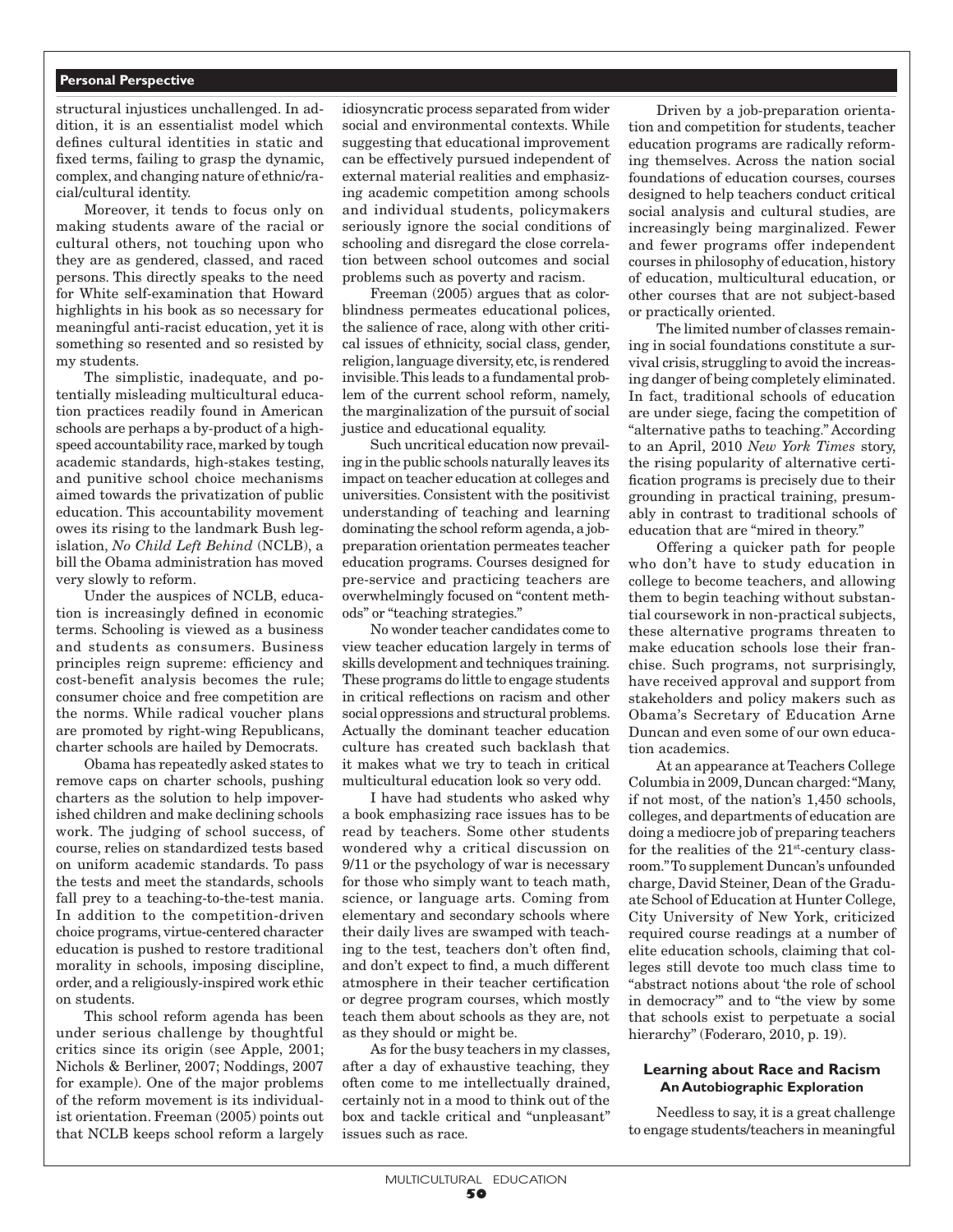and critical learning about multicultural education, especially issues of race and racism, within such a counterproductive, even reactionary, social and educational environment. In this last section, I will discuss my pedagogical efforts to make the impossible possible. I will focus on the use of autobiography in my teaching.

I started with engaging students in reading autobiographies. In several early classes I emphasized this method (see Wang & Yu, 2006, for a reflection on this effort). I had students read autobiographic works that depict the lived experiences of individuals who took on the task of fighting for social justice and equality and their struggles and triumphs with racism, sexism, classism, and other oppressions.

My intention was to engage students with their own identity-searching as persons and educators. I particularly hoped to examine the self situated in social context and help students understand how personal identity is constructed socially, culturally, economically, and politically. The reading of influential autobiographic works such as those by Maya Angelou (1991) and Paula Rothenberg (2000) indeed opened my students' eyes, and their minds to some extent.

However, one challenge in engaging students with reading autobiography is that many students refused to read selected autobiographic works in a way that would interrogate their own identities. Even though they could come to agreement with the central messages the authors address, including those of anti-racism, anti-sexism, and anti-classism, the experiences students read about remain largely irrelevant to their own personal lives.

They were reading other people's stories, not their own. They often found the social contexts and life events which situated those authors were not equivalent with their own. They sometimes doubted the motives of those authors and their potential political agendas, especially when they read works by minority authors and those with strong political/ideological leanings. Thus, there is still a considerable gap of understanding and an emotional disconnect.

In addition, the students' reading and understanding of the assigned autobiographies turned out to be very selective. Students tended to identify with the authors on some messages but reject others. This was demonstrated by my students' reading of Maya Angelou. Despite the resistance of some students, overall the class's reaction to Angelou was quite positive. Most of the students (female, White, and lower middle

class) were moved by her story. During the class discussion, they showed their heartfelt sympathies with her sufferings and their admiration for her strengths and ultimate success. They saw being poor and being a woman as the two largest barriers in Angelou's life journey and they were inspired by the fact that she triumphantly overcame both and achieved a fulfilling life.

Here, issues of gender and class loomed large. A humble woman struggling against sexism and poverty, Angelou was identified and accepted as one of them; her life was celebrated and admired. She became their role model. Angelou's messages of dedication, hard work, faith, and perseverance found strong repercussions in my students.

Evidently my students learned a lot from Angelou, but they also missed something obvious and important. They didn't—or refused to—see color. They didn't—or refused to—see race. Yet, we know that Angelou being a woman and being poor are inextricably tied to her being Black. Being Black is an integral part of her identity. Race relations constituted the determining background of her personal struggle and White racism was essential in causing her suffering.

Denying this critical context inevitably caused a partial and problematic understanding of her story. My students' reading of Angelou echoes Christine Sleeter's (2005) findings about how White teachers construct race generally. Descendents of European immigrants, White teachers could easily draw on their own family histories to understand how social mobility has been and is achieved in North America. They themselves have attained upward mobility by earning college degrees and becoming professional teachers. Therefore, both family and personal experiences seem to clearly justify individual dedication and hard work, a message my students accepted from Angelou, also a message at the core of the colorblind approach to race relations.

In response to the above challenges related to students reading autobiography, I began to emphasize the need for students to write their own autobiographies as a supplement to reading other autobiographical works. In addition to encouraging students' self-reflection during class discussions, in which I asked them to find connections between their lives and the lives they read about, I assigned an autobiographical paper as their final project. I asked students to write about their own life journeys. I especially encouraged them to reflect on personal experience of encountering racial differences and how they have become conscious of their own racial identity in the context of understanding racial others.

To help students understand their identity development, I asked them to make reference to theories of White identity development introduced by Tatum (2003) and Howard (2006) and encouraged them to take a critical look into their own racial growth and becoming.

Another emphasis was that I encouraged them to reflect on the intersections of race, gender, and class as they were experienced and lived during their own life journey. The point here was for them to see and comprehend the interrelatedness of oppression and the complexity of identity politics. Understanding their own oftenoppressed gender and class identities as women and members of the lower middle class, they began to become cognizant of the subordination of other minorities due to race and their own resistance to recognizing White privilege and dominance.

Most importantly, writing autobiography provided these students with a sense of agency. It helped them realize they are the owner of their own lives and they have a choice and a voice. Continuing reflection of their choices and speaking for their voices is important. Writing autobiography represents a "working from within" (Pinar, 1994) approach, which is key for meaningful multicultural education, and for particularly anti-racist education.

We must analyze and challenge our own perceptions, attitudes, and understandings as social beings who are gendered, raced, and classed. With such critical reflection, we can possibly work to improve our skills as anti-racist and transformative educators.

#### **References**

- Apple, M. W. (2001). *Educating the "right" way: Markets, standards, God, and inequality*. New York: Routedge.
- Banks, J. A. (1999). *Introduction to multicultural education, 3rd edition*. Boston: Allyn & Bacon.
- Dyson, M. E. (June 30, 2008). The blame game. *Time*, p. 38.
- Foderaro, L. W. (April 19, 2010). Alternative path for teachers gains ground. *The New York Times*, A 1 & A 19.
- Freeman, E. (2005). No Child Left Behind and the denigration of race. *Equity & Excellence in Education, 38*(3), 190-199.
- Howard, G. R. (2006). We *can't teach what we don't know: White teachers, multiracial schools. 2nd edition*. New York: Teachers